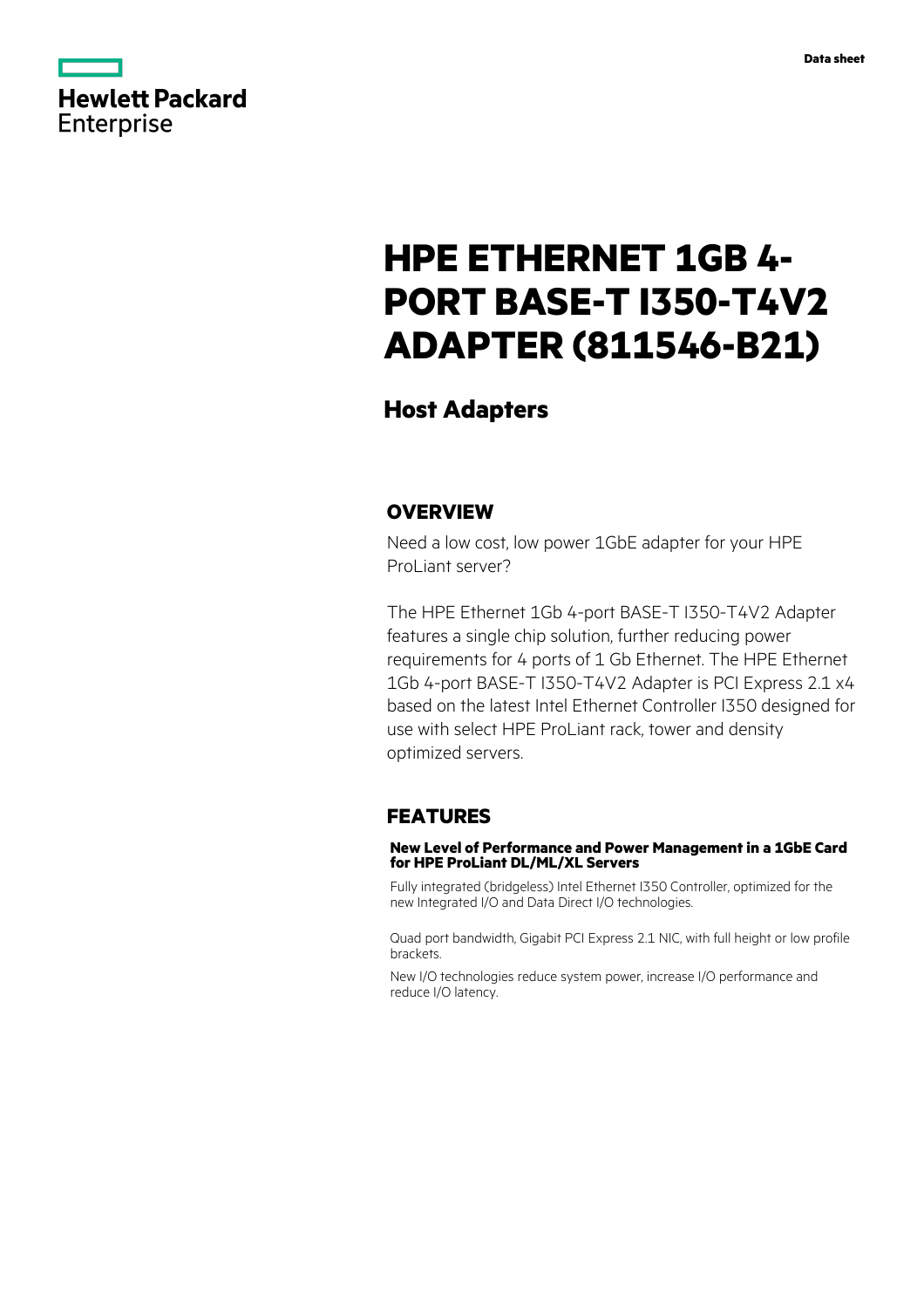## **Technical specifications HPE Ethernet 1Gb 4-port BASE-T I350-T4V2 Adapter**

| <b>Product Number</b>               | 811546-B21                                                                                                                                                                                                                                 |
|-------------------------------------|--------------------------------------------------------------------------------------------------------------------------------------------------------------------------------------------------------------------------------------------|
| <b>Technology</b>                   | Network processor                                                                                                                                                                                                                          |
| <b>Network processor</b>            | Intel® I350 Controller                                                                                                                                                                                                                     |
| Data rate                           | 1Gb                                                                                                                                                                                                                                        |
| <b>Bus type</b>                     | PCle 2.1 x4                                                                                                                                                                                                                                |
| <b>Form factor</b>                  | Stand Up                                                                                                                                                                                                                                   |
| <b>Power</b>                        | Typical - N/A Max - 5.5W                                                                                                                                                                                                                   |
| Server type supported               | ProLiant servers                                                                                                                                                                                                                           |
| <b>IEEE</b> compliance              | 802.3, 802.3ab, 802.3u, 802.3x, 802.3ad, 802.1g, 802.3az, 1588, 802.1as                                                                                                                                                                    |
| <b>Compatible operating systems</b> | Microsoft Windows Server 2008, Microsoft Windows HPC Server 2008, Red Hat Enterprise Linux 5.7, 6.1,<br>SUSE Linux Enterprise Server, Solaris 10, VMware ESX/ESXi 4.1u2 and ESXi 5.0u1, Citrix Xenserver 6.0,<br>Microsoft Windows Hyper-V |
| <b>Product Dimensions (metric)</b>  | 6.35 x 20.96 x 24.84 cm                                                                                                                                                                                                                    |
| Weight                              | $0.45$ kg                                                                                                                                                                                                                                  |
| Warranty                            | 1 Year Limited Warranty (Return to HPE - Unit Exchange)                                                                                                                                                                                    |
| <b>Connector type</b>               | Base-T                                                                                                                                                                                                                                     |
| <b>Supported Cables</b>             | Category 6A (Cat6A) (RJ-45)                                                                                                                                                                                                                |